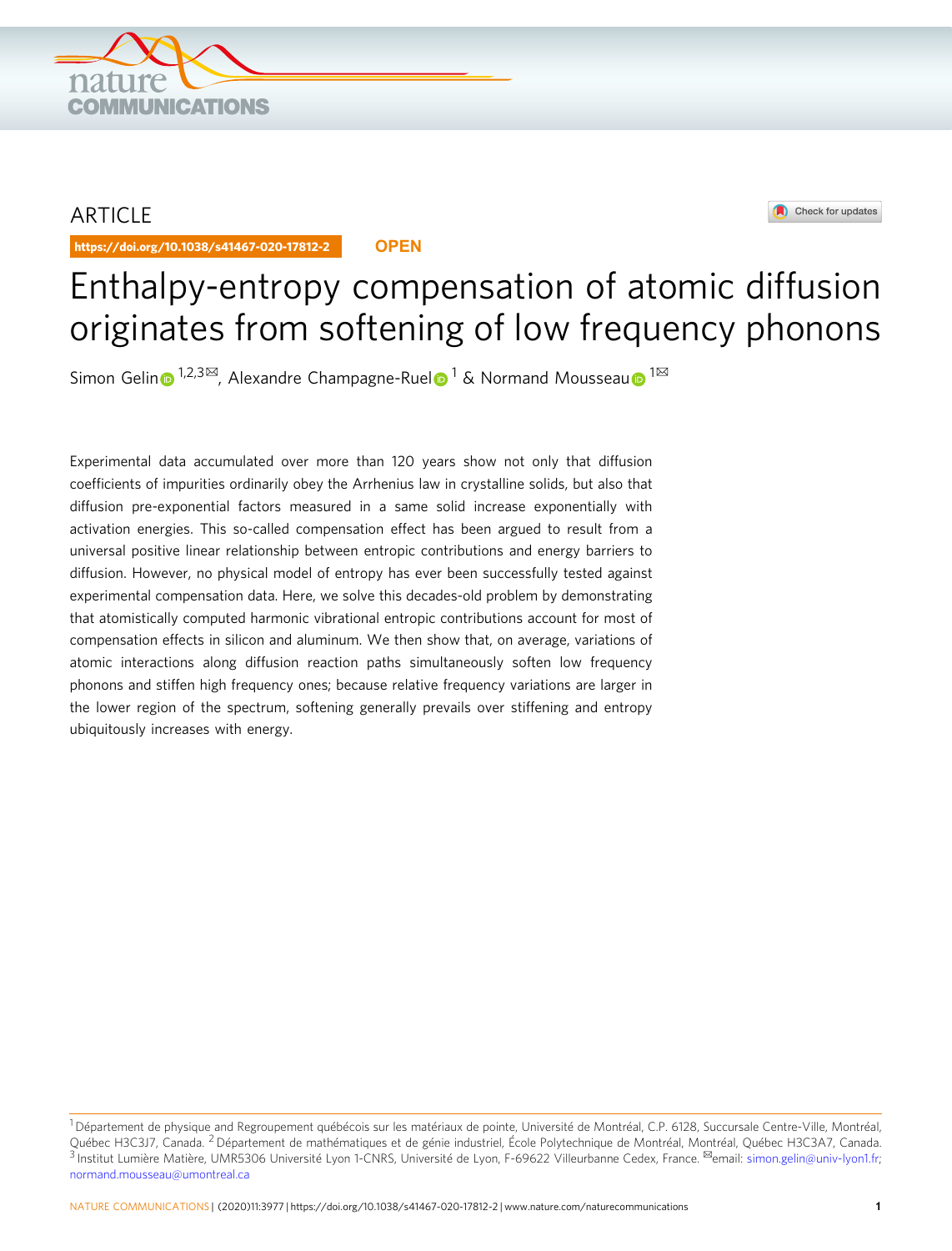<span id="page-1-0"></span>Atomic diffusion in solids proceeds via sequences of ther-<br>
chemical inhomogeneities, induce a flux of atoms that can<br>
be described at the mesoscopic level by the diffusion coefficient mally activated atomic jumps, which, in the presence of be described at the mesoscopic level by the diffusion coefficient  $D<sup>1,2</sup>$  $D<sup>1,2</sup>$  $D<sup>1,2</sup>$ . In crystals, where sequences of diffusive events are usually dominated by a single-jump mechanism, D is proportional to the product of the average rate at which jumps are activated and the concentration of defects possibly mediating jumps. Drawing on reaction rate<sup>[3](#page-5-0)</sup> or dynamical<sup>[4](#page-5-0)</sup> theories to compute the average jump rate, it has become customary to interpret the temperature dependence of D using the semi-empirical relation,  $D(T) = g f \nu \exp((\Delta S_m + \Delta S_f)/k_B) \exp(-(\Delta E_m + \Delta E_f)/k_B T),$ where g and f are geometrical and correlation factors, respectively, ν an attempt frequency,  $\Delta E$ <sub>m</sub> and  $\Delta E$ <sub>f</sub> are the enthalpy barriers (energy barriers at zero pressure) to atomic migration and defects formation, respectively, and  $\Delta S_{\rm m}$  and  $\Delta S_{\rm f}$  are the corresponding entropic contributions<sup>2</sup>. Although resting on thermodynamical principles and being compatible with the Arrhenius law, this relation remains phenomenological if not complemented by a mechanistic framework within which to evaluate and interpret the different terms it is composed of. Establishing such a framework is particularly difficult for entropic contributions, as they may arise from diverse physical phenomena at the atomic or electronic scales<sup>[5](#page-5-0)–8</sup>, without any general rule to assess which dominates.

This issue is best exemplified by the limited understanding of the ubiquitous compensation effect, also referred to as Meyer-Neldel rule<sup>[9](#page-5-0),10</sup>, according to which diffusion pre-exponential factors  $D_0$  of different impurities diffusing in a same solid increase exponentially with their activation energy  $\Delta E$ :  $D_0 = D_{00} \exp(\gamma_c \Delta E)$ , with  $D_{00}$  and  $\gamma_c$ , the compensation preexponential factor and compensation factor, respectively. This socalled "law of compensation" has been reported in a wide variety of solids, including metals<sup>[10](#page-5-0)</sup>, minerals<sup>11</sup>, semiconductors<sup>12</sup>, and ionic crystals $13$ ; we illustrate it in Fig. 1a for self- and impurity diffusion in silicon and aluminum. In light of the semi-empirical relation, this law suggests the existence of a fundamental positive linear relationship, called enthalpy–entropy compensation, between entropic contributions and energy barriers to diffusion:  $\Delta S_{\rm m,f} = k_B \gamma_c \Delta E_{\rm m,f}$ , with  $\gamma_c > 0$ . However, it remains controversial

whether enthalpy–entropy compensation originates from an underlying general physical principle<sup>9</sup>, or simply results from trifling experimental errors $14,15$ .

The two most popular explanations for the compensation of energy barriers by entropy are based on phenomenological models of migration entropy: Zener's model, drawing on reaction rate theory, ascribes compensation to a loosening of crystalline lattices' elastic moduli at transition states  $(TSs)$ <sup>16</sup>, while the multiexcitation entropy model explains the increase of entropic contributions as resulting from the increasing number of ways phonons can assemble to overcome higher energy barriers<sup>9</sup>. Unfortunately, because they resort to qualitative descriptions of atomic diffusion, both models introduce arbitrary parameters that make them untestable, so that it remains unknown whether any of them identifies the correct physical origin of compensation.

To solve this issue, we systematically compare atomistic simulations of harmonic diffusion pre-exponential factors with previously published experimental compensation data, in silicon and aluminium single crystals. This comparison shows that harmonic vibrational entropy accounts for  $\geq 70\%$  of compensation effects in both materials, demonstrating that the physical origin of compensation is mostly contained in this level of mechanistic description. Drawing on this discovery, we perform a detailed statistical analysis of entropy variations as a function of potential energy along elementary-activated events in four different amorphous solids. The disorder of amorphous solid structures gives access to hundreds of thousands of events, with continuously dispersed activation energies, and allows us to unveil the generic mechanism at the origin of the compensation law. As a solid is deformed along a diffusion reaction path, some of the atomic bonds are stretched (and eventually broken), while others are compressed (to provide the moving atoms with space for their motion). On average, these two mechanisms simultaneously soften low-frequency vibrational modes of the solid (increase entropy) and stiffen high-frequency ones (decrease entropy). This broadening of the spectrum, which intensifies as the activation energy increases, generally leads to compensation because entropy changes are controlled by relative variations of modes' frequencies, and these are larger at low frequencies. However, we exhibit counterexamples where stiffening is so



Fig. 1 Compensation in silicon, aluminium, and four amorphous solids. a Compensation effect for diffusion in crystalline silicon (left) and aluminium (right) (experimental and numerical data are all reported in Supplementary Information, the computation of local averages and the fitting procedure are explained in "Methods"). The compensation factor is equal to 3.0 eV<sup>-1</sup> in silicon, and 5.6 eV<sup>-1</sup> in aluminium. The Stillinger-Weber, EDIP and modified Tersoff silicon models give compensation factors of 1.0, 2.0, and 2.3 eV<sup>-1</sup>, respectively. Density functional theory data in aluminium—obtained with the local density approximation (LDA) or the generalized gradient approximation (GGA)—also obey compensation, with a compensation factor of 3.8 eV<sup>-1</sup>. **b** Compensation effect for harmonic activation rates in four amorphous solids: a-Si, CuZr, Ni<sub>80</sub>P<sub>20</sub>, and LJ; compensation factors are extracted from linear fits to all data and equal 1.53, 1.68,  $-0.70$ , and  $-2.07$  eV $^{-1}$ , respectively. Dots represent local averages of activation energies and log<sub>10</sub> $(\nu^*)$  values over non-uniform energy bins; their color enables to distinguish transition states investigated in Fig. [2](#page-3-0) based on the energy bin they belong to.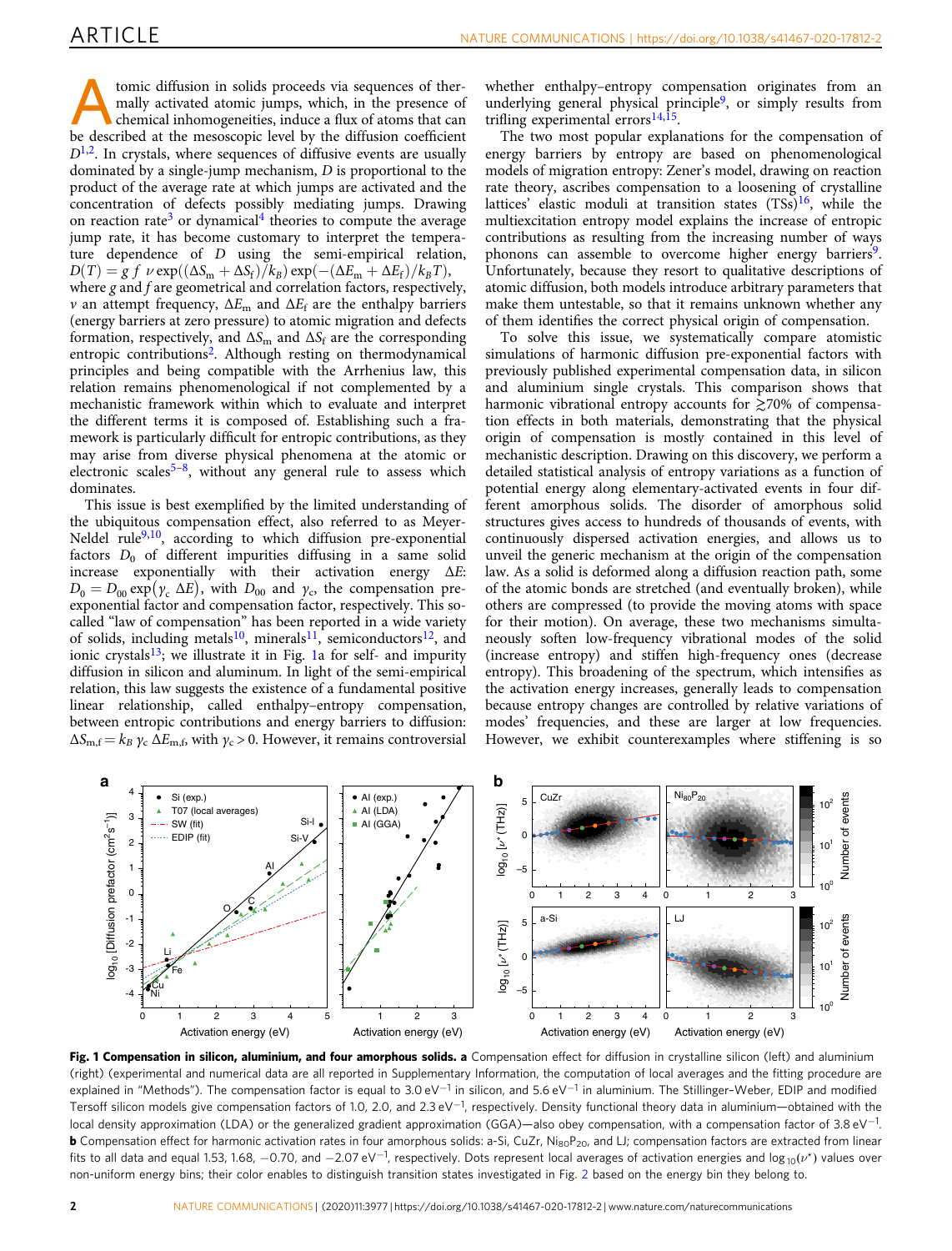intense that it dominates softening, and anti-compensation is observed. Our analysis allows us to resolve the puzzling fact that the nature of local impurities has no significant statistical impact on compensation since properties of low frequency, extended vibrations—which govern entropy variations—are controlled mainly by the host solid; this is why a single-compensation law is usually observed in a given solid.

### Results

Numerical vs. experimental data in crystals. Our numerical study starts with the observation that all Arrhenius parameters of diffusion processes reported in Fig. [1a](#page-1-0) fall on a single straight line, extending over more than three electronvolts in activation energies and seven orders of magnitude in pre-exponential factors. This remains true whether diffusion proceeds via the direct interstitial mechanism (Ni, Cu, Li, Fe, O in Si, and H in Al) or via defect-mediated mechanisms. This observation entails that compensation parameters,  $D_{00}$  and  $\gamma_c$ , do not depend on the specific nature of diffusing impurities, but rather on physical properties of the host solid lattice. It also implies that variations of migration and formation entropies share the same origin. Therefore, the experimental compensation effect may be fully captured within numerical simulations of migration barriers to self-diffusion in pure host solids. We do so here by sampling TSs (saddle points) surrounding the ground state (GS) of a computational model of crystalline silicon-containing defects, using the activation relaxation technique nouveau (ARTn) algorithm<sup>[17,18](#page-5-0)</sup> ("Methods"). The creation of defects (vacancies and self-interstitials) gives us access to a richer set of activated events. We then compute, for each TS, the pre-exponential factor  $v^* =$  $\nu \exp(\Delta S_m/k_B)$  of the average rate at which these TSs are crossed within the harmonic transition state theory  $(hTST)^{19}$ :  $\nu^* = \prod_i \nu_i / \prod_i \nu_i^{\dagger}$ , where  $\nu_i$  and  $\nu_i^{\dagger}$  denote positive vibrational frequencies at GS and TS, respectively. Similarly to the expression of the harmonic vibrational entropy of formation<sup>[20](#page-5-0)</sup>, the hTST prefactor derives from an approximation of the solid's canonical partition functions, here at the GS and at the TS, based on a second-order expansion of the mass-rescaled potential energy landscape (PEL). Therefore, although the hTST formulation does not allow for a unique definition of the semi-empirical attempt frequency and migration entropy, it suggests by consistency with the formation entropy expression, a decomposition where the attempt frequency captures an average vibrational property of the solid's GS, while migration entropic contributions are controlled by variations of local curvatures of the PEL when moving from the GS to the TS.

Finally, we test our results against experimental data by assigning a diffusion coefficient to each sampled event, with  $D_0$ the product of the hTST-crossing rate and the typical squared jump length of the most displaced atom, and  $\Delta E$  the potential energy difference between the TS and the GS. To ensure the generality of our results, we repeat the procedure with three empirical potentials developed for silicon. Numerical results follow the compensation law for all studied empirical potentials (Fig. [1](#page-1-0)a, left, discontinuous lines). In particular, the recent parametrization based on Tersoff's model ("Methods") reproduces 77% of experimental compensation effects (green triangles in Fig. [1a](#page-1-0), left). To provide an independent assessment of the contribution of vibrational entropy variations to compensation, we compare experimental diffusion data in aluminum with previously published first-principles computations relying on the harmonic approximation ("Methods"). Despite the small range of activation energies probed numerically, most of the compensation effect—~70%–is accounted for by variations of vibrational entropy (Fig. [1a](#page-1-0), right). In addition to numerical errors (finitesize effects in first-principles calculations or missing features of atomic interactions in empirical models), it is likely that additional increases of entropy may require the inclusion of electronic contributions<sup>[7,8](#page-5-0)</sup> and, possibly, of the anharmonicities of the solids' PEL.

Generic broadening of VDOS at transition states. Even considering these possible additional contributions, our results demonstrate clearly that enthalpy–entropy compensation originates largely from harmonic vibrational contributions to entropy. However, they build on a restricted set of activated events and systems and, therefore, are not sufficient to disentangle the general features of vibrational changes at the origin of the compensation effect from event-specific properties leading to the dispersion of the data around the compensation line. To lift this limitation, we turn to activated events around inherent states (ISs) of disordered materials, which give access to a potentially astronomical number of different configurations and activation barriers. We focus on four prototypical amorphous solids: silicon (a-Si), CuZr,  $Ni_{80}P_{20}$ , and a 2D binary Lennard–Jones (LJ) mixture ("Methods"). These cover a wide range of bonding and local environments, from elemental covalent amorphous materials (a-Si) to metal–metal (CuZr), metal–metalloid ( $\text{Ni}_{80}\text{P}_{20}$ ), and hard 2D glasses (LJ). As shown in Fig. [1b](#page-1-0), activation energies of events sampled in these solids with ARTn spread continuously over several electronvolts, with hTST activation rate prefactors varying exponentially with energies. While there is a large dispersion on an event per-event basis, we find clear trends when averaging over these large data sets: prefactors increase in CuZr and a-Si, according to the compensation law, and decrease in  $\text{Ni}_{80} \text{P}_{20}$  and LJ, showing an anti-compensation that has already been observed in a non-physical LJ glass<sup>21</sup>. These diverse responses provide useful data for developing a quantitative explanation for the correlation between prefactors and energy barriers.

Since, as we have demonstrated, compensation largely originates from variations of VDOS, we investigate frequency changes as the system moves from an IS to a neighboring TS by averaging VDOS over data sets of >100,000 events sampled in 50 independent realizations per solid type. This procedure gives unprecedented access to the core signal associated with frequency transformations. In Fig. [2a](#page-3-0), we represent normalized VDOS at ISs and TSs. Given that only a few tens of atoms are significantly displaced at TSs, and studied systems contain ~4000 atoms, individual differences are hardly distinguishable. We thus report in Fig. [2](#page-3-0)b the cumulative differences of (non-normalized) VDOS between TSs and ISs, averaged over TSs in different activation energy intervals ("Methods"). A systematic trend, common to all solids, clearly emerges: cumulative VDOS differences increase in the lower region of the spectrum, indicating a softening of lowfrequency phonons at TSs with respect to ISs; a similar trend is observed at the high end of the spectrum (where signals converge to minus one due to the presence of a negative-frequency mode at TSs), caused this time by a hardening of some vibrational modes at TSs. These co-occurring shifts at the extremities of the spectrum create a depletion of modes in the center, responsible for a rapid decrease of cumulative VDOS differences in this region. The physical origin of the broadening of the spectrum is clear: moving from a local point of stability to a transition state both shortens and elongates interatomic distances and angles around the geometrical center of the activated event, which in turn perturbs the distribution of dynamical matrix components with both softer and stiffer atomic interactions. On average, softer interactions amplify the proportion of low-frequency, extended vibrations while stiffer ones impact high-frequency, localized excitations. We further confirm this scenario by showing that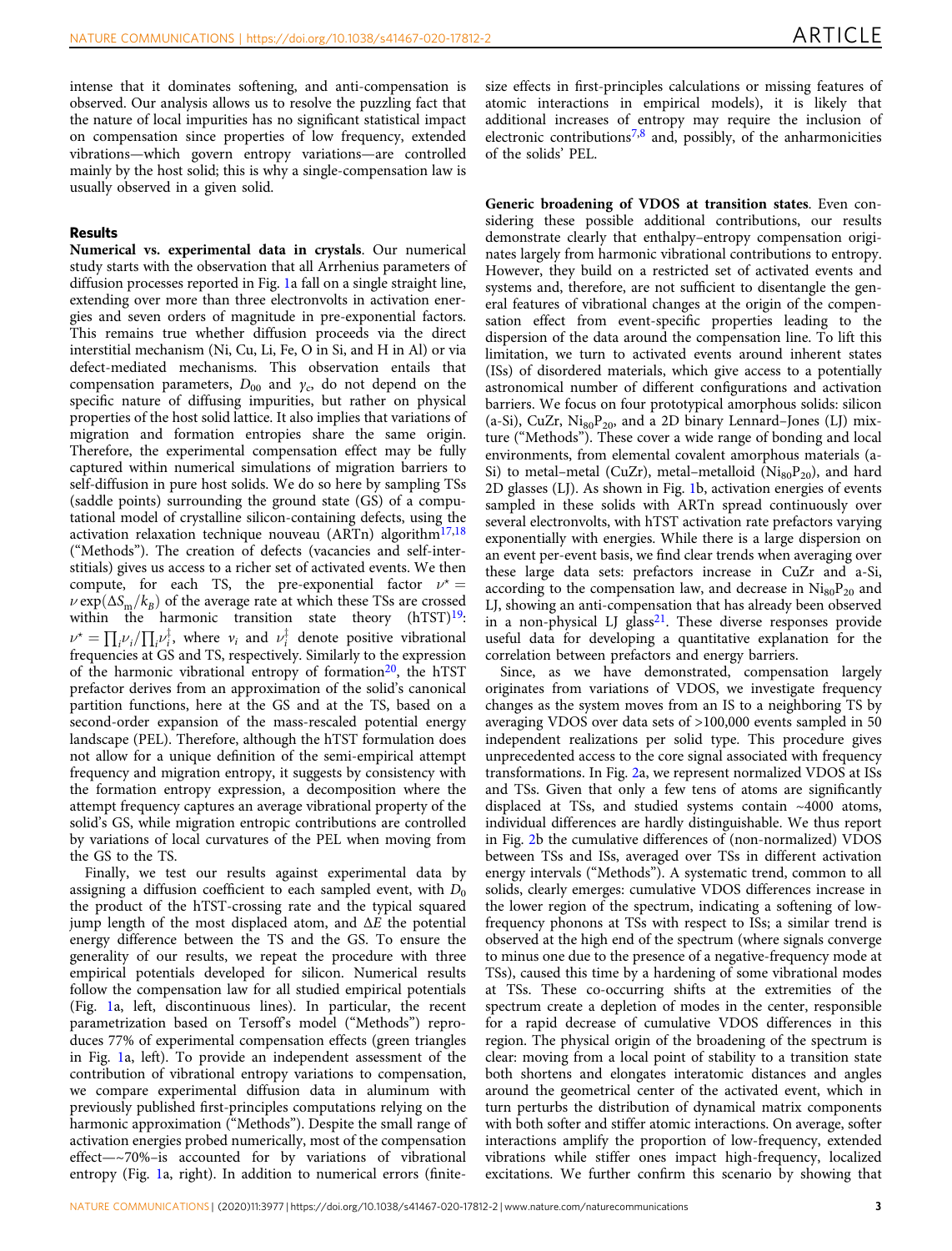<span id="page-3-0"></span>

Fig. 2 Vibrational origin of compensation and anti-compensation. a Normalized VDOS averaged over all ISs (black lines) and most probable TSs (green dashed lines), as a function of normalized frequencies  $\tilde{\nu} = \nu/\nu_0$ , with  $\nu_0$  equal to 9, 20, 15, and 7.5 THz for CuZr, a-Si, Ni80P20, and LJ, respectively. Red lines represent mode participation ratios ("Methods"), averaged over frequencies and ISs, and multiplied by four so that their values can be read on the y axis used for normalized VDOS. **b** Cumulative VDOS shifts between TSs— whose activation energy lies in the energy bin centered at  $\Delta E_n$ —and ISs. They converge to  $-1$  $-1$  (black dotted lines). Legends indicate approximate values of  $\Delta E_n$  and line colors correspond to colors of dots in Fig. 1b. c Cumulative contributions of vibrational modes to local compensation factors  $\gamma_c(\tilde{\nu}, \Delta E_n)$  (slopes of the line connecting two consecutive dots in Fig. [1](#page-1-0)b; these dots lie around the energies ( $\Delta E_n$ ,  $\Delta E_{n+1}$ ) given in legends). They converge around the global compensation factors  $\gamma_c$  (black dotted lines).

cumulative VDOS differences systematically reach their minimum value at a frequency close to the last inflection point of the participation ratio curves, from where it drops to zero and thus modes localize. The broadening described here is perfectly consistent with VDOS deformations induced by isotopic impurities in model crystalline lattices<sup>[22](#page-5-0)</sup> as well as perturbations of spring constants in disordered solids models $23$ .

How does compensation emerge? To understand how compensation emerges, we represent in Fig. 2c the logarithm of the cumulative product of average-frequency ratios  $\nu_{i,n}^{\dagger}/\nu_{i,n+1}^{\dagger}$  –with  $i$  the indexes of modes ordered by ascending frequency, and  $n$  the indexes of the energy bin over which frequencies are averaged—, divided by the difference of activation energies of TSs lying in bins centered at  $\Delta E_{n+1}$  and  $\Delta E_n$  ("Methods"). This quantity, that we call the cumulative local compensation factor,  $\gamma_c(v, \Delta E_n)$ , converges toward the slope of the line connecting consecutive local averages of energy-prefactor data represented by circles in Fig. [1b](#page-1-0). Cumulative compensation factors start by increasing, because the piling up of low-frequency modes at the bottom of the spectrum systematically increases with activation energy in all solids (Fig. 2b). Inversely, they end up decreasing at the top of the frequency spectrum, where high-frequency modes of high-energy TSs spread over higher values than high-frequency modes of lowenergy TSs. Therefore, (anti-)compensation in a-Si  $(Ni_{80}P_{20}, LJ)$ originates in the asymmetric broadening of VDOS at TSs, which causes positive (negative) contributions to the compensation factor to operate over most of the spectrum. In CuZr, the competition between softening and stiffening opposite contributions is subtler; cumulative compensation factors reach their maximum

before the center of the spectrum but then do not decrease fast enough to counteract the initial increase. This is because a fixedfrequency shift  $v_{i,n}^{\dagger} - v_{i,n+1}^{\dagger}$  has a lower impact on the frequency ratio  $\nu_{i,n}^{\dagger}/\nu_{i,n+1}^{\dagger}$  controlling the cumulative compensation factor as the frequency  $v_{i,n}^+$  increases. This dominance of delocalized modes explains the ubiquity of the compensation effect: as energy barriers increase, the broadening of the spectrum intensifies, and softening, which increases entropy, becomes more and more important than stiffening. It also explains the weak impact of the nature of the diffusing impurity on the compensation law. Indeed, while the change of localized vibrational modes frequencies upon activation may be significantly affected by interactions between host solid atoms and impurities, that of delocalized modes frequencies is controlled mainly by the properties of the host solid.

### **Discussion**

From a physical point of view, the difference between various systems emerges both from variations in solids microstructure and the details of atomic interactions. On average, directional covalent bonds in amorphous silicon limit local coordination number and, thereby, result in a very open structure where activation typically proceeds through the stretching of bonds, which softens vibrational modes. Since higher barriers are generally associated with more bonds being stretched further, additional softening accompanies them, explaining the origin of the compensation effect in this solid. In contrast to this behavior, the hard 2D LJ solid is a dense structure with rigid interactions. As there is little free volume around atoms, activation tends to involve collisions that, contrarily to silicon, will stiffen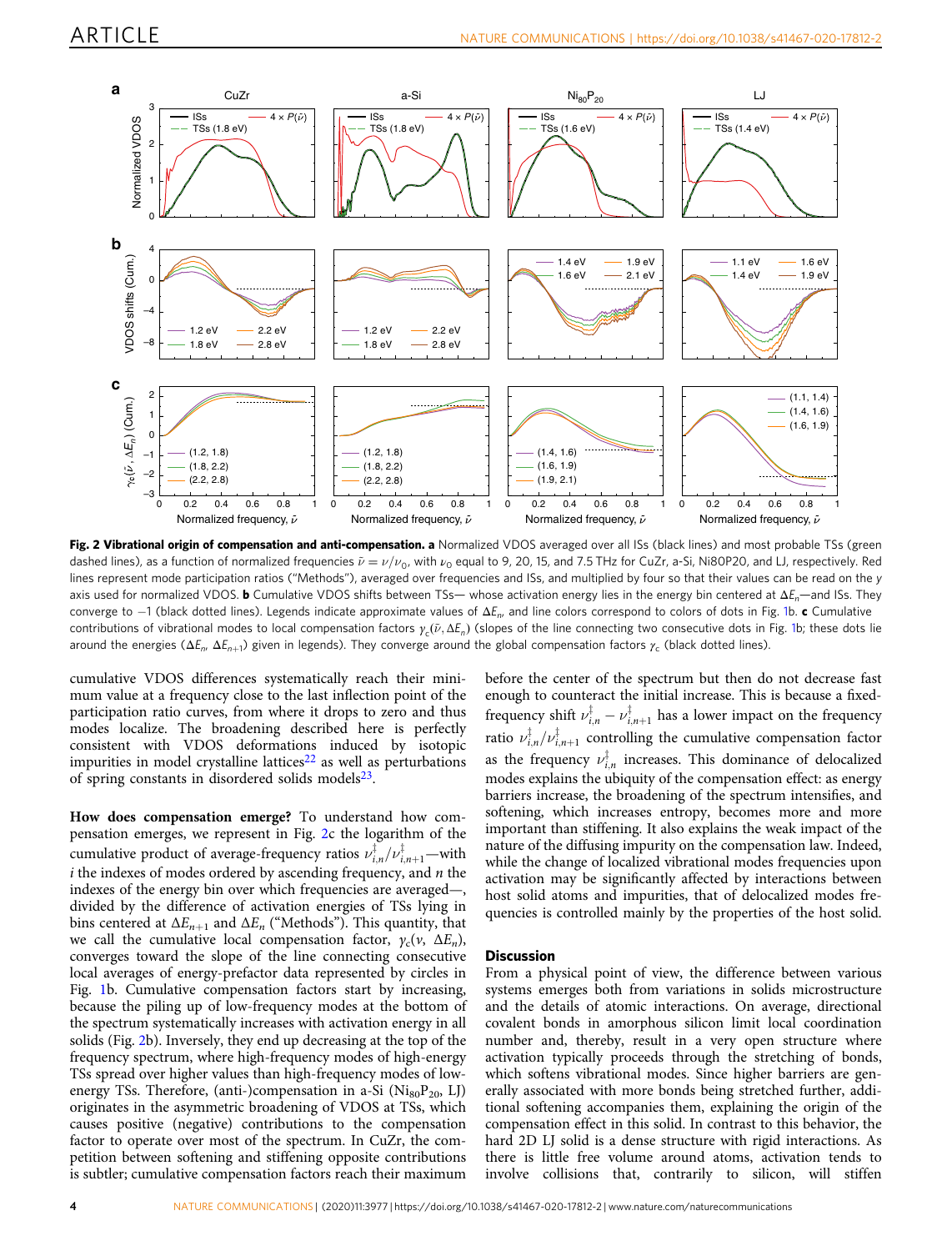interactions and shift vibrational frequencies to higher values; here, higher energy barriers are largely associated with more atoms moving through even tighter environments, hence generating an anti-compensation correlation. For the two other systems, the balance between softening and stiffening of the vibrational spectrum cannot clearly be deduced from a general overview of the nature of interactions and the description of their variations during activation; the diversity of local atomic environments gives rise to considerable dispersion of harmonic prefactors around the compensation law—spanning more than five orders of magnitude in CuZr and ten in  $\text{Ni}_{80}P_{20}$  (Fig. [1](#page-1-0)b)-, so that only a quantitative evaluation of harmonic prefactors over all microscopic events, such as the one performed here, can confirm the sign and magnitude of the average enthalpy–entropy correlation.

To conclude, our work establishes that the compensation effect for diffusion in crystals is not a mere experimental artifact; it is reproduced quantitatively within atomistic simulations, and originates mainly from the generic broadening of solids vibrational spectra caused by the dispersion of atomic interactions at perturbed states. It confirms Zener's general idea that lattice loosening can cause enthalpy–entropy compensation, and goes well beyond this proposition by unraveling in detail how loosening emerges from the unbalanced competition between mode softening at the low end and stiffening at the high end of the vibrational spectrum.

This analysis allows us to predict that anti-compensation may only be observed in solids whose atoms are densely packed and held together through stiff interactions, and whose vibrational spectrum contains an unusually large proportion of highfrequency localized modes. We exhibit such an example with amorphous  $Ni<sub>80</sub>P<sub>20</sub>$ . In addition, the fundamental nature of the softening mechanism revealed here suggests that it extends beyond atomic diffusion and explains the ubiquity of enthalpy–entropy compensation relations for processes controlled by a single microscopic-free energy barrier, observed across disciplines, including materials science<sup>[9,](#page-5-0)24</sup>, chemistry<sup>25,26</sup>, and biology[27.](#page-6-0)

#### **Methods**

Experimental diffusion parameters in crystalline silicon and aluminum. The compensation effect is commonly observed for different impurities diffusing in a same solid. It also holds for a given impurity diffusing in similar solids, but it remains unclear how to establish whether two solids are similar or not<sup>[28](#page-6-0)</sup>. We thus focus here on the former situation. In addition, we restrict ourselves to single crystals, and more specifically to diffusion processes that are governed by a singlejump mechanism, so that compensation effects necessarily emerge from the relation between energetic and entropic properties of both the jump and the concentration of defects mediating diffusion, if any. In these conditions, we collect, in silicon single crystals, the data for species diffusing via the direct interstitial mechanism, the kick-out mechanism, the interstitialcy mechanism, and the vacancy mechanism. For each species, we assemble diffusion coefficients from the literature and fit them with the Arrhenius law to extract diffusion parameters. Collected diffusion coefficients and Arrhenius fits are reported in Supplementary Fig. 1. In aluminum single crystals, we gather diffusion parameters for species diffusing via the direct interstitial mechanism, and the vacancy mechanism. We report, in Supplementary Information, the exhaustive list of references we used to collect the data in silicon and aluminum, and provide in Supplementary Table 1 all diffusion parameters displayed in Fig. [1](#page-1-0)a.

Ground states of crystalline silicon with defects. The analysis of experimental compensation data in silicon (see the main text) shows that kinetic and thermodynamic compensation effects are quantitatively equivalent and do not depend on the nature of diffusing impurities. We therefore study compensation in crystalline silicon configurations containing different vacancy or self-interstitial structural defects—to access a richer set of activated events<sup>[29](#page-6-0)</sup>—but no chemical impurity. We simulate these pure silicon systems with three of the most widely used empirical descriptions of Si atoms interactions: the three-body Stillinger and Weber model<sup>30</sup> (SW), the environment-dependent interatomic potentia[l31](#page-6-0) (EDIP), and a recently modified version of the bond order Tersoff potential<sup>32</sup> (T07). To create vacancy and interstitial defects, we start by removing one atom or two neighboring atoms, or

inserting one atom or two atoms at neighboring positions, in diamond cubic crystals containing 4096 atoms. We then relax the resulting defective configuration during 25 ns, at 800 K and at a fixed density corresponding to the crystal equilibrium density at zero pressure and 800 K ( $\rho_{SW} = 2.309$  g cm<sup>-3</sup>,  $\rho_{EDIP} = 2.322$  g cm<sup>-3</sup>, and  $\rho_{\text{T07}} = 2.296 \text{ g cm}^{-3}$ ), while generating local points of stability by energy minimization every 0.25 ns, with the criterion that any component of the force field is lower than  $f_{\text{max}}^{IS} = 3 \times 10^{-8} \text{ eV} \text{ Å}^{-1}$ . We estimate the ground-state (GS) configurations as those of lowest potential energy among thereby probed local minima.

Inherent states of amorphous solids. We study amorphous silicon with the modified Tersoff potential used for crystalline silicon, CuZr and  $\mathrm{Ni_{80}P_{20}}$  with embedded atom method (EAM) potentials<sup>[33,34](#page-6-0)</sup> distributed on the [eampotentials](https://sites.google.com/site/eampotentials/) website (version 10/5/2011 for CuZr and version 10/18/2011 for  $Ni_{80}P_{20}$ ). The LJ mixture is composed of 55% of small particles, of radius  $r_s = 0.75 \text{ Å}$ , and 45% of large particles, of radius  $r<sub>L</sub> = 1.25$  Å, which interact through the following potential:  $V_{ij}(r_{ij})/\epsilon = 1/x_{ij}^{12} - 2/x_{ij}^{6} + \alpha x_{ij}^{4} + \beta x_{ij}^{2} + \gamma$ , where  $\epsilon$  is the energy scale,  $x_{ii} = r_{ii}/(r_i + r_i)$ , and  $\alpha$ ,  $\beta$ , and  $\gamma$  are constant parameters set to ensure first and second derivatives of  $V_{ij}$  are continuous at the cutoff  $x_{ij}^c = 2$  ( $\alpha = 747/65$ , 536,  $\beta =$  $-117/1$ , 024, and  $\gamma = 313/1$ , 024). Molar masses of both small and large particles are equal to 50 g mol<sup>−</sup>1. To generate inherent states of amorphous solids, we equilibrate a liquid melt at  $T_{eq}$  that we then quench down to  $T_{relax}$  at a constant quench rate  $q$  (values of the different parameters are given in Supplementary Table 2). Finally, we let the obtained configuration relax at  $T_{\text{relax}}$  for a time  $t_{\text{relax}}$ . These steps are performed at zero pressure, except in the case of LJ, whose density is fixed at  $\rho_N = N/L^2 = 0.2832 \text{ Å}^{-2}$ . Finally, inherent states are obtained by energy minimization at constant volume, with the criterion that any component of the force field is lower than  $f_{\text{max}}^{\text{IS}}$ . Contrarily to the other systems, the LJ mixture reaches equilibrium at  $T_{\rm relax}$  (we let this system relax for more than 3000 ns at ~980 K, a temperature at which the relaxation time of shear stress was estimated to be around  $0.5$  ns in an almost identical model<sup>35</sup>). For each solid type, 50 inde pendent inherent states are generated. Crystalline GSs and amorphous ISs were prepared using LAMMPS<sup>[36](#page-6-0)</sup>.

Sampling of activated events. Starting from crystalline GSs or amorphous ISs, we sample reaction paths connecting two neighboring local minima of the potential energy landscape (PEL) using the open-ended saddle point search method, ARTn<sup>17,18</sup>. In amorphous solids, we only probe events centered around a limited set of atoms. To do that, we randomly pick atoms lying in a cube of volume  $N_{\rm ac}/\rho_{\rm N}$ , with  $N_{\text{ac}}$  given in Supplementary Table 2, and  $\rho_N$  the number density, then we randomly displace all atoms lying within a distance  $R_a$  from the picked (center) atom, away from the initial minimum until a direction of negative curvature of the PEL is found. We decompose a reaction path in three configurations—the initial minimum (the GS or IS), the saddle point, and the final minimum—, and impose that the maximum absolute value of any force component is lower than  $f_{\text{max}}^{IS}$  at initial and final minima and lower than  $f_{\rm max}^{\ddag}$  at the saddle point (see Supplementary Table 2 for the values of these different parameters). To ensure that reaction paths contain a single potential energy barrier, we slightly displace atoms at the saddle point along the direction of negative curvature (eigenvector, of the Hessian matrix for potential energy, whose eigenvalue is negative) and minimize energy until any force component is lower than  $f_{\text{max}}^{\text{IS}}$ . The two resulting minima are then compared with the initial and final ones, and the path is validated if elements of the two pairs of minima match, i.e., their energy difference is less than  $\Delta E_{\rm con}$  and the norm of the displacement field separating them is lower than  $\Delta r_{\rm con}$ . Finally, we filter activated events to remove duplicates. To do that, we start by computing the activation barrier  $\Delta E_b$  ( $\Delta E$  in main text) and asymmetric potential energy difference  $\Delta E_a$ (difference of energy between the final and initial minima), the indexes  $p$  and  $q$  of the most displaced atoms at saddle point and final minimum, respectively, and their displacement,  $\overrightarrow{r}_p$  and  $\overrightarrow{r}_q$ , from the initial minimum to the saddle point and to the final minimum, respectively. Then, in crystalline configurations, we consider two reaction paths *i* and *j* are equal if  $|\Delta E_{b,a}^i - \Delta E_{b,a}^j| \leq \Delta E_{\text{dup}}$ . In amorphous solids, we additionally impose that  $\|\overrightarrow{r}_{p,q}^{i} - \overrightarrow{r}_{p,q}^{j}\| \leq \Delta r_{\text{dup}}$ . These conditions clearly distinguish unique and duplicate activated events in amorphous solids because we use strict force convergence criteria (low values of  $f_{\text{max}}^{IS}$  and  $f_{\text{max}}^{\ddagger}$ ).

Arrhenius diffusion parameters in crystalline silicon. We represent in Supplementary Fig. 2, raw measurements of activated events properties—activation energies versus diffusion pre-exponential factors—, obtained in crystalline silicon configurations. For all potentials, many events have activation energies higher than 2 eV; they correspond to reorganizations of the crystal structure far from the defect, so that an artificially high number of such events would be obtained in a large-size configuration. An overrepresentation of such events would bias the evaluation of the compensation effect. To circumvent this issue, we group transition states according to the GS they occur in, and their activation energy, using uniform energy bins of width 0.4 eV, from 0 to 4.8 eV. This upper limit is close to the highest experimental activation energy reported for silicon in Fig. [1a](#page-1-0). For each GS, we average properties of events according to the energy bin they lie in, and then average the obtained local properties over all GSs. Finally, we extract the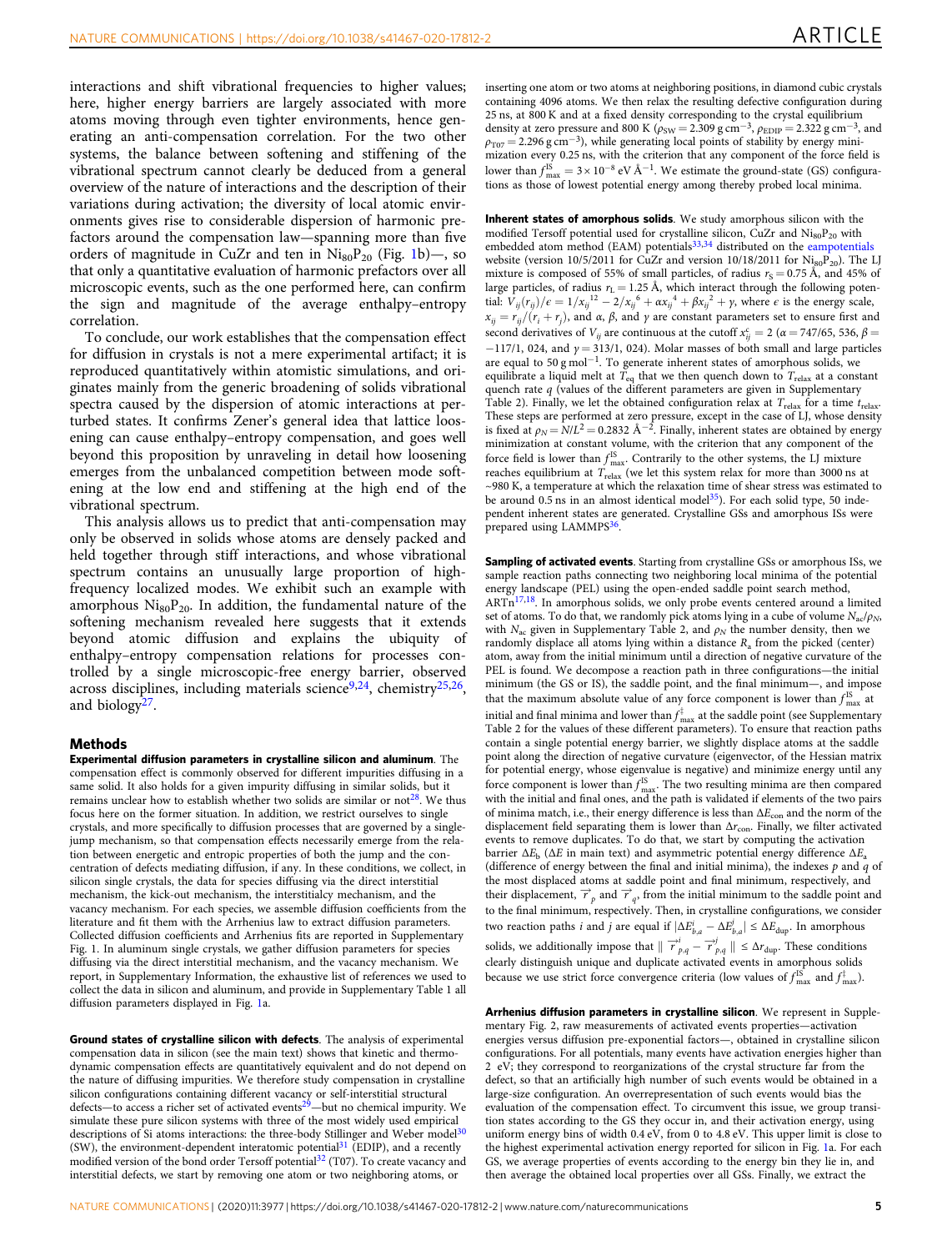<span id="page-5-0"></span>compensation factor by fitting thereby computed local average values of logarithms of diffusion pre-exponential factors as a function of activation energies with the compensation law. The typical squared distance of the most displaced atom at final minimum, that we use to compute per-event diffusion pre-exponential factors in silicon crystals, is around  $1.3 \text{ Å}$  in this material.

The harmonic transition state theory. Although the harmonic transition state theory (hTST) has been tested against the compensation effect in the past, unex-plained contradictory results were reported. Indeed, compensation for diffusion on<br>the surface of metals was both captured<sup>[37](#page-6-0)</sup> and missed<sup>5,[38](#page-6-0)</sup> by hTST computations. Moreover, the compensation effect was reported for bulk diffusion in aluminum<sup>39</sup>, silicon carbide<sup>40</sup>, and silica<sup>41</sup>, while anti-compensation was shown to govern rates<br>of activated events in a non-physical LJ glass<sup>21</sup>. These contradictions are difficult to interpret, especially because numerical compensation factors are never compared with experimental ones in these works. Here, we apply the hTST by computing dynamical matrices  $D_{p\alpha,q\beta}=(\partial^2 V/\partial x_{p\alpha}\partial x_{q\beta})/\sqrt{m_p m_q}$  (with  $V$  the total potential energy,  $x_{p\alpha}$  the cartesian coordinate of atom  $p$  along the axis  $\alpha$ , and  $m_p$  its mass) with finite differences. We use the centered-difference formula at order 2, with normalized finite displacements, multiplied by a factor  $\delta$  small enough to converge prefactors (see Supplementary Table 2).

First-principles computations in aluminum. We combine numerical computations of the literature—obtained using the density functional theory and the harmonic approximation—of pre-exponential factors and activation energies for selfand impurity diffusion in aluminum. The exchange-correlation energy was estimated using the generalized gradient approximation (GGA) for impurities diffusing via the direct interstitial mechanism<sup>42</sup> (H, N, B, O), and using the local density approximation (LDA) for self- and impurity diffusion mediated by<br>vacancies<sup>[39](#page-6-0)</sup> (Al, Mg, Si, Cu). We exclude carbon from the data set because its diffusion path in aluminum contains multiple barriers of comparable amplitude<sup>[42](#page-6-0)</sup> and, in principle, the compensation effect studied here applies only to processes dominated by a single free energy barrier. We also exclude the data for 3d transition metal impurities obtained using the  $LDA+U$  approach<sup>[43](#page-6-0)</sup> since reported activation energies are quite different from experimental results. Finally, we note that the LDA method seems to systematically underestimate diffusion pre-exponential factors compared with the GGA method<sup>[39](#page-6-0)</sup>. Given that activation energies of impurities diffusing through vacancies (obtained using LDA) are in average higher than those of interstitials (obtained using GGA), see Fig. [1a](#page-1-0), the compensation factor estimated from our data set might be underestimated because of such a systematic difference between these two methods. This would lead to an even closer correspondence with experimental data.

Analysis of vibrational contributions to the compensation factor. To wipe out the dispersion of vibrational responses between activated events in amorphous solids, we follow the local averaging procedure used for crystalline silicon, that is we group transition states according to the inherent state they occur in, and their activation energy, using here non-uniform energy bins. Denoting  $I_n$  the *n*th energy interval, we then average properties of all events  $e$  lying in  $I_n$  and occurring in the inherent state s. Finally, we compute the macroscopic limit by averaging the obtained properties over all ISs. We use this local averaging procedure to compute local compensation factors as:

$$
\gamma_{\rm c}(\Delta E_n) = \frac{\log \nu_{n+1}^\star - \log \nu_n^\star}{\Delta E_{n+1} - \Delta E_n},\tag{1}
$$

where  $\Delta E_n$  is the center of the *n*th energy interval,  $\Delta E_n = \langle \langle \Delta E(e, s) \rangle_{e \in I_n} \rangle_s$ , and  $\log \nu_n^* = \langle (\log \nu^*(e, s))_{e \in I_n} \rangle_s$ . Using the hTST formula (see main text) and the fact that all events occurring in a same sample share the same initial minimum, we can write

$$
\gamma_{\mathsf{c}}(\Delta E_n) \times (\overline{\Delta E}_{n+1} - \overline{\Delta E}_n) = \sum_i \left( \log \nu^{\dagger} \right)_{i,n} - \left( \log \nu^{\dagger} \right)_{i,n+1},\tag{2}
$$

with  $(\log \nu^{\ddagger})_{i,n} = \langle (\log \nu^{\ddagger}_i(e,s))_{e \in I_n} \rangle_s$ , and  $\nu^{\ddagger}_i$  positive frequencies at transition states arranged in ascending order. Values of the ith frequency over TSs lying in a same activation energy bin are distributed closely around the average frequency  $\nu_{i,n}^{\ddagger} = \langle \langle \nu_i^{\ddagger}(e,s) \rangle_{e \in I_n} \rangle_s$ , so that we can finally compute the cumulative local compensation factor  $γ<sub>c</sub>(ν, ΔE<sub>n</sub>)$  as:

$$
\gamma_{\rm c}(\nu,\Delta E_n) \simeq \log \left( \prod_i \nu_{i,n}^{\ddagger}/\nu_{i,n+1}^{\ddagger} \right) / \left( \overline{\Delta E}_{n+1} - \overline{\Delta E}_n \right),\tag{3}
$$

where the product runs over indexes i such that  $0 < \nu_{i,n}^{\bar{x}} \leq \nu$ . Finally, cumulative shifts of non-normalized VDOSs for TSs in the nth energy interval, reported in Fig. [2b](#page-3-0), are computed at the frequency  $\nu$  as

$$
\int_{0^+}^{\nu} \langle \langle \rho^{\dagger}(\nu',e,s) - \rho^{IS}(\nu',e,s) \rangle_{e \in I_n} \rangle_{s} d\nu'.
$$
 (4)

Local average of participation ratios. At each IS, we compute the vibrational modes of the dynamical matrix, and calculate their participation ratio<sup>[44](#page-6-0)</sup>. The participation ratio  $P(v_i)$  of the *i*th eigenmode, with frequency  $v_i$ , expresses as:

 $P(\nu_i) =$  $\left(\sum_{p}\left\Vert \mathbf{e}_{i,p}\right\Vert ^{2}\right)^{2}$  $N_{\rm at} \sum_{p} ||\mathbf{e}_{i,p}||$  $\frac{1}{4}$ , where sums run over the total number of atoms,  $N_{ab}$  and  $e_{i,b}$ 

is the displacement vector of atom  $p$  in the *i*th mode. The participation ratio measures the fraction of atoms that significantly contributes to a given eigenmode; it varies between  $1/N_{at}$  (when only one atom moves) and 1 (when all atoms contribute equally). Finally, we average results over uniform frequency bins and over all ISs.

#### Data availability

The data that support the findings of this study are available from the corresponding authors.

#### Code availability

The ARTn code is distributed freely upon request to the corresponding authors.

Received: 18 February 2020; Accepted: 21 July 2020; Published online: 07 August 2020

#### References

- 1. Roberts-Austen, W. C. X. bakerian lecture.—on the diffusion of metals. Philos. Trans. R. Soc. A: Math., Phys. Eng. Sci. 187, 383–415 (1896).
- 2. Mehrer, H. Diffusion in Solids (Springer Berlin Heidelberg, 2007).
- 3. Wert, C. & Zener, C. Interstitial atomic diffusion coefficients. Phys. Rev. 76, 1169–1175 (1949).
- 4. Rice, S. A. Dynamical theory of diffusion in crystals. Phys. Rev. 112, 804–811 (1958).
- 5. Marinica, M.-C., Barreteau, C., Spanjaard, D. & Desjonquères, M.-C. Diffusion rates of Cu adatoms on Cu(111) in the presence of an adisland nucleated at fcc or hcp sites. Phys. Rev. B 72, 115402 (2005).
- 6. Swinburne, T. D. & Marinica, M.-C. Unsupervised calculation of free energy barriers in large crystalline systems. Phys. Rev. Lett. 120, 135503 (2018).
- 7. Satta, A., Willaime, F. & de Gironcoli, S. Vacancy self-diffusion parameters in tungsten: finite electron-temperature LDA calculations. Phys. Rev. B 57, 11184–11192 (1998).
- 8. Metsue, A., Oudriss, A., Bouhattate, J. & Feaugas, X. Contribution of the entropy on the thermodynamic equilibrium of vacancies in nickel. J. Chem. Phys. 140, 104705 (2014).
- 9. Yelon, A., Movaghar, B. & Crandall, R. S. Multi-excitation entropy: its role in thermodynamics and kinetics. Rep. Prog. Phys. 69, 1145-1194 (2006).
- 10. Philibert, J. Some thoughts and/or questions about activation energy and preexponential factor. Defect Diffus. Forum 249, 61–72 (2006).
- 11. Brady, J. B. & Cherniak, D. J. Diffusion in minerals: an overview of published experimental diffusion data. Rev. Mineral. Geochem. 72, 899–920 (2010).
- 12. Shcherbak, L., Kopach, O., Fochuk, P., Bolotnikov, A. E. & James, R. B. Empirical correlations between the arrhenius' parameters of impurities' diffusion coefficients in CdTe crystals. J. Phase Equilibria Diffus. 36, 99–109 (2015).
- 13. Dosdale, T. & Brook, R. J. Comparison of diffusion data and of activation energies. J. Am. Ceram. Soc. 66, 392–395 (1983).
- 14. Krug, R. R., Hunter, W. G. & Grieger, R. A. Statistical interpretation of enthalpy–entropy compensation. Nature 261, 566–567 (1976).
- 15. Dunstan, D. J. The role of experimental error in arrhenius plots: self-diffusion in semiconductors. Solid State Commun. 107, 159–163 (1998).
- 16. Zener, C. Theory of  $D_0$  for atomic diffusion in metals. J. Appl. Phys. 22, 372–375 (1951).
- 17. Barkema, G. T. & Mousseau, N. Event-based relaxation of continuous disordered systems. Phys. Rev. Lett. 77, 4358–4361 (1996).
- 18. Malek, R. & Mousseau, N. Dynamics of lennard-jones clusters: a characterization of the activation-relaxation technique. Phys. Rev. E 62, 7723–7728 (2000).
- 19. Vineyard, G. H. Frequency factors and isotope effects in solid state rate processes. J. Phys. Chem. Solids 3, 121–127 (1957).
- 20. Mishin, Y., Sorensen, M. R. & Voter, A. F. Calculation of point-defect entropy in metals. Philos. Mag. A 81, 2591–2612 (2001).
- 21. Koziatek, P., Barrat, J.-L., Derlet, P. & Rodney, D. Inverse meyer-neldel behavior for activated processes in model glasses. Phys. Rev. B 87, 224105 (2013).
- 22. Maradudin, A. A. Theoretical and experimental aspects of the effects of point defects and disorder on the vibrations of crystals—1. Solid State Phys. 18, 273–420 (1966).